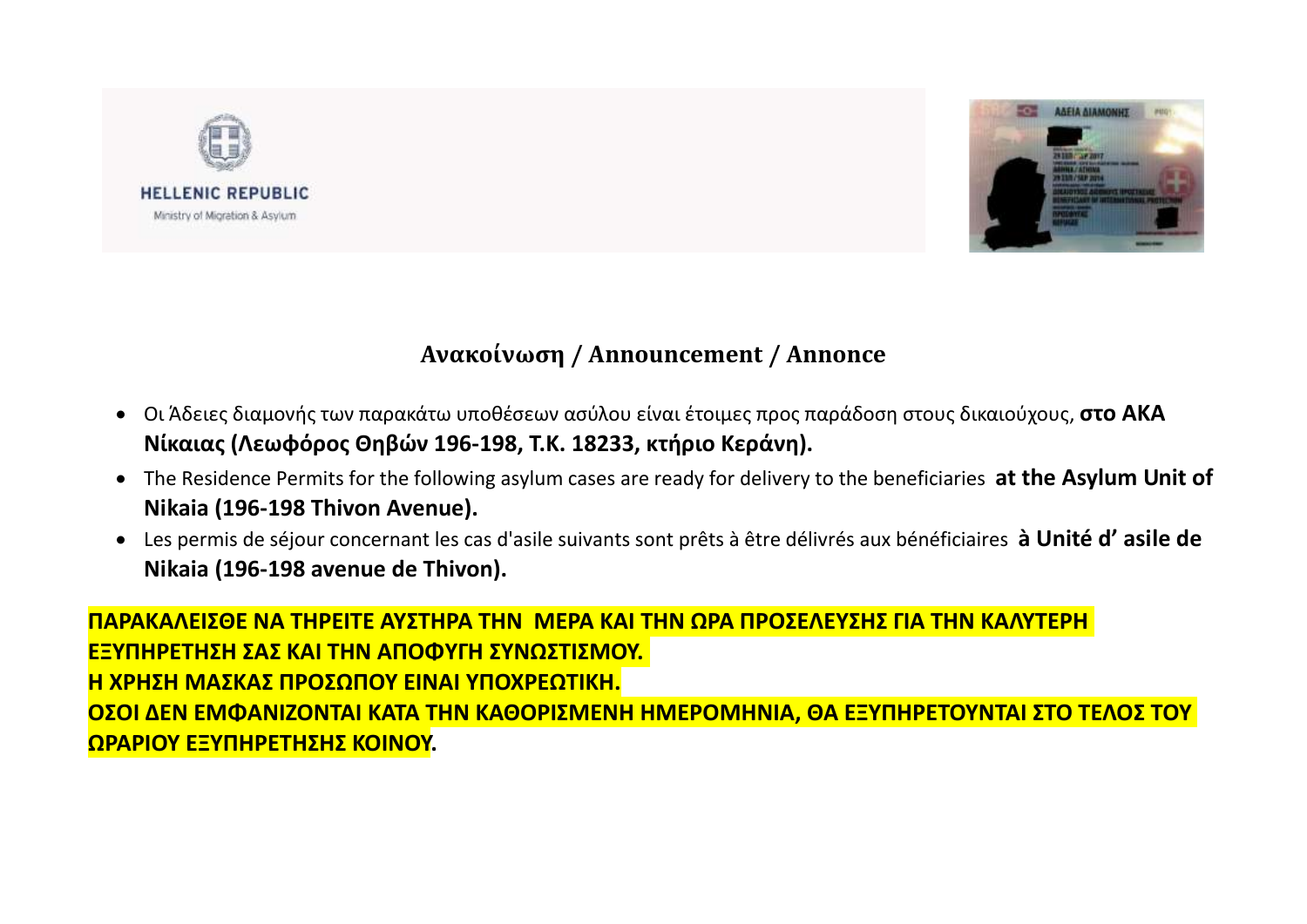**PLEASE STRICTLY ADHERE TO THE SCHEDULED DAY AND TIME OF ARRIVAL, FOR YOUR OWN CONVENIENCE AND TO AVOID OVERCROWDING. THE USE OF A FACE MASK IS MANDATORY. THOSE WHO DO NOT SHOW UP ON THE APPOINTED DATE WILL BE SERVED AT THE END OF PUBLIC SERVICE HOURS.**

**VOUS ÊTES PRIÉ(E)S DE BIEN VOULOIR GARDER STRICTEMENT LE JOUR ET L' HEURE DÉFINIS POUR VOTRE PRÉSENCE POUR VOTRE FACILITÉ ET AFIN D' AVOUER L' ENCOMBREMENT.IL EST OBLIGATOIRE DE PORTER UN MASQUE.**

**CEUX(ELLES) QUI N' APPARAISSENT PAS À LA DATE FIXÉE, SERONT SERVI(E)S À LA FIN DE L HORAIRE DU SERVICE POUR LE PUBLIC.**

| ΑΔΕΙΕΣ ΔΙΑΜΟΝΗΣ ΠΡΟΣ ΠΑΡΑΔΟΣΗ (ΔΗΜΟΣΙΕΥΣΗ: 25-08-2020)                |          |          |  |
|-----------------------------------------------------------------------|----------|----------|--|
| <b>RESIDENT PERMITS TO BE DELIVERED (PUBLICATION DATE 25-08-2020)</b> |          |          |  |
| PERMIS DE SEJOUR A ETRE DELIVRES (DATE DE PUBLICATION: 25-08-2020)    |          |          |  |
|                                                                       |          |          |  |
| ΗΜΕΡΟΜΗΝΙΑ ΠΡΟΣΕΛΕΥΣΗΣ: ΤΡΙΤΗ 01/09/2020                              |          |          |  |
| <b>APPOINTED DATE: TUESDAY 01/09/2020</b>                             |          |          |  |
| DATE D' APPOINTEMENT: MARDI 01/09/2020                                |          |          |  |
| <b>ΩΡΑΡΙΟ ΕΞΥΠΗΡΕΤΗΣΗΣ: 08.00-13:30</b>                               |          |          |  |
| <b>SERVICE HOURS: 08.00-13:30</b>                                     |          |          |  |
| <b>HEURES DE SERVICE: 08.00-13:30</b>                                 |          |          |  |
|                                                                       |          |          |  |
| 87091                                                                 | 96181    | 96390    |  |
| 90146                                                                 | 96202(4) | 96443(4) |  |
| 90561                                                                 | 96316(3) | 96444    |  |